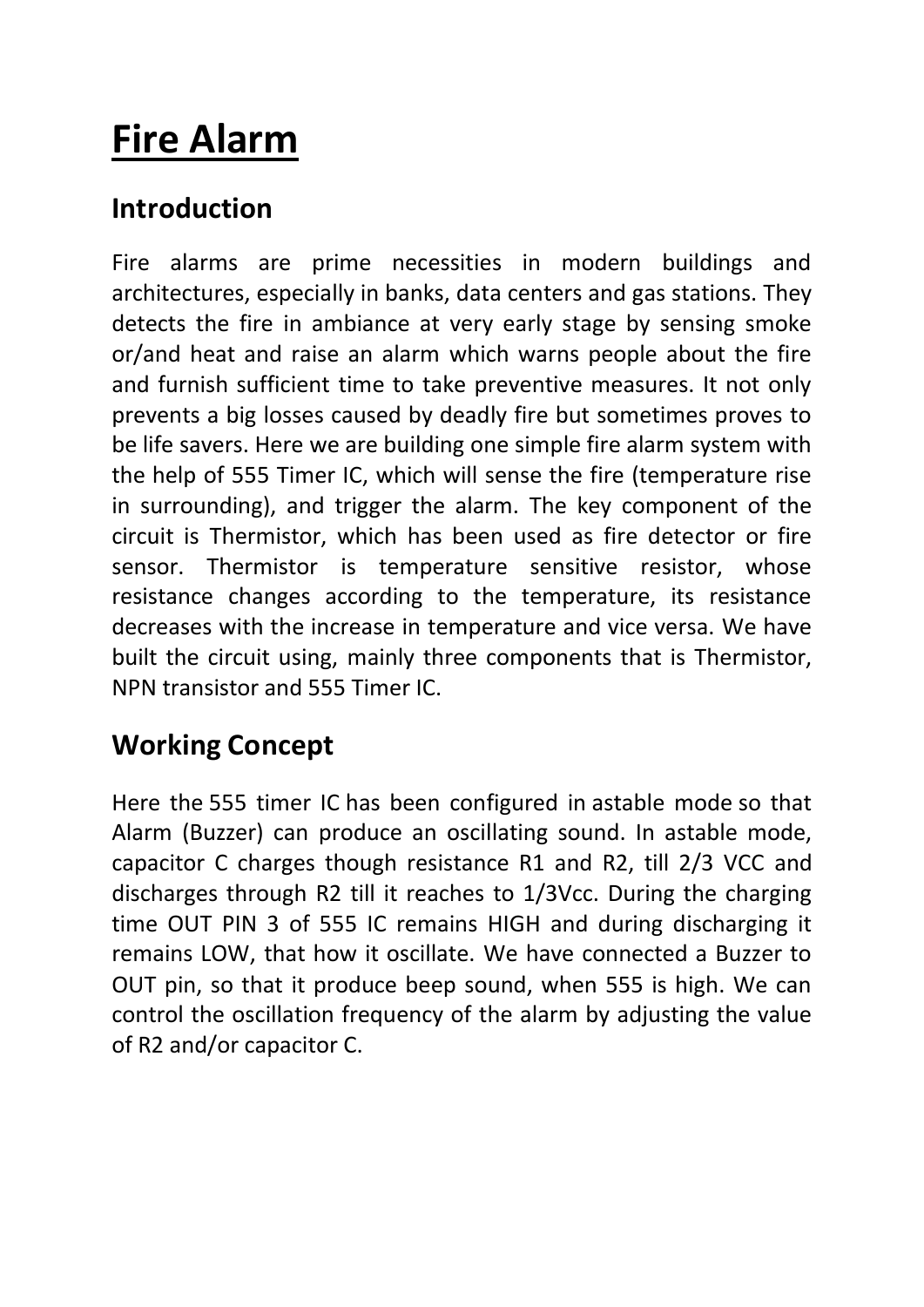### **Circuit Diagram**



## **Component**

- 555 Timer IC
- NPN Transistor BC547
- Thermistor (10K)
- Resistors (1K, 100K, 4.7K)
- Variable resistor (1M)
- Capacitor (10uF)
- Buzzer and Battery (9v)

## **Application**

 Fire Alarm Circuits are very useful in homes, offices, schools, labs, etc. to detect and prevent any disasters due to fire.